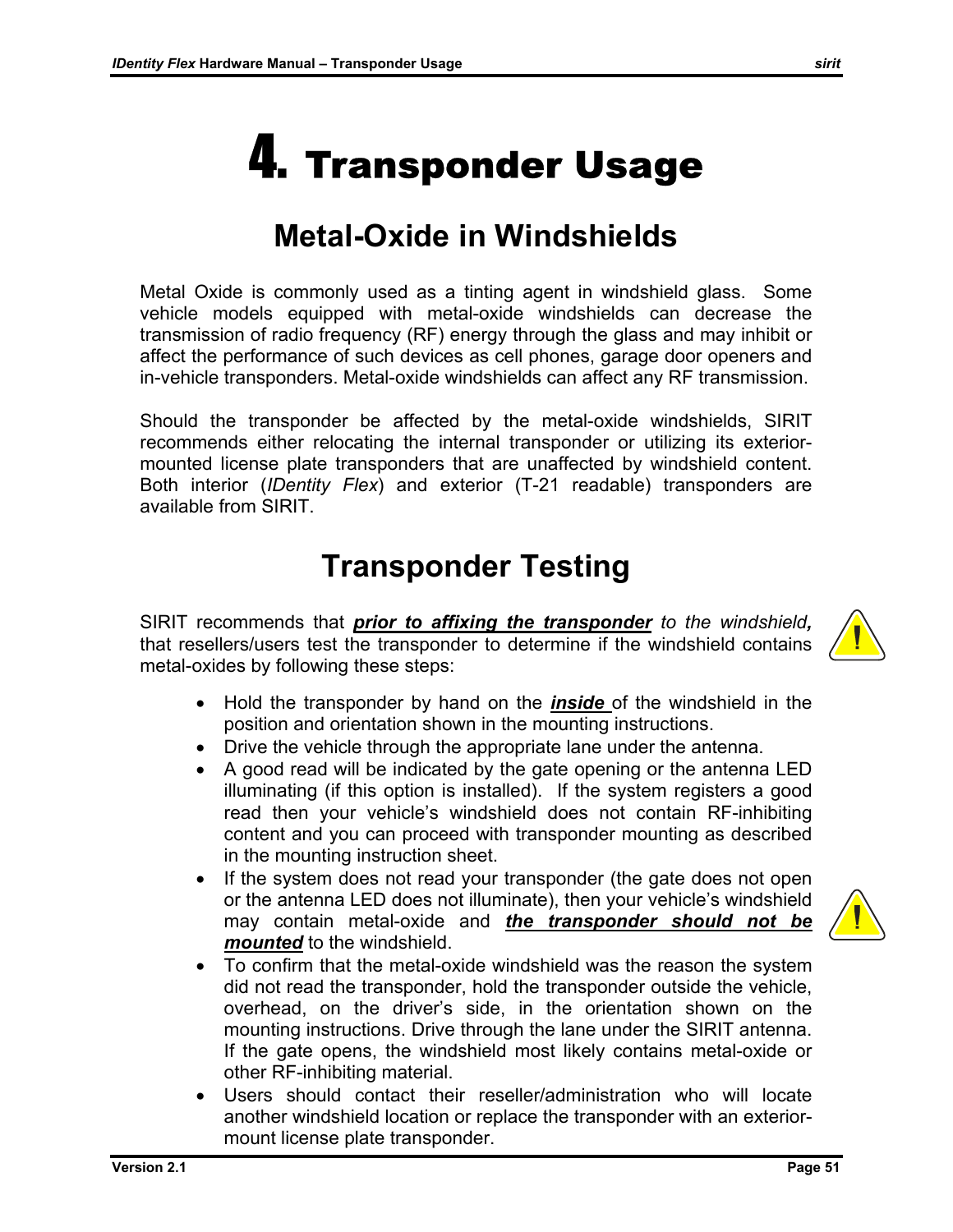#### **Transponder Mounting**

#### *IDENTITY FLEX & S-FLEX TRANSPONDER*

Follow the mounting **instructions on the card attached to the transponder :** 



**\*\*Placement for SFlex adhesive is similar (utilizes 3 pieces of adhesive) PLEASE ENSURE WINDSHIELD IS CLEAN AND FREE OF DIRT.** 

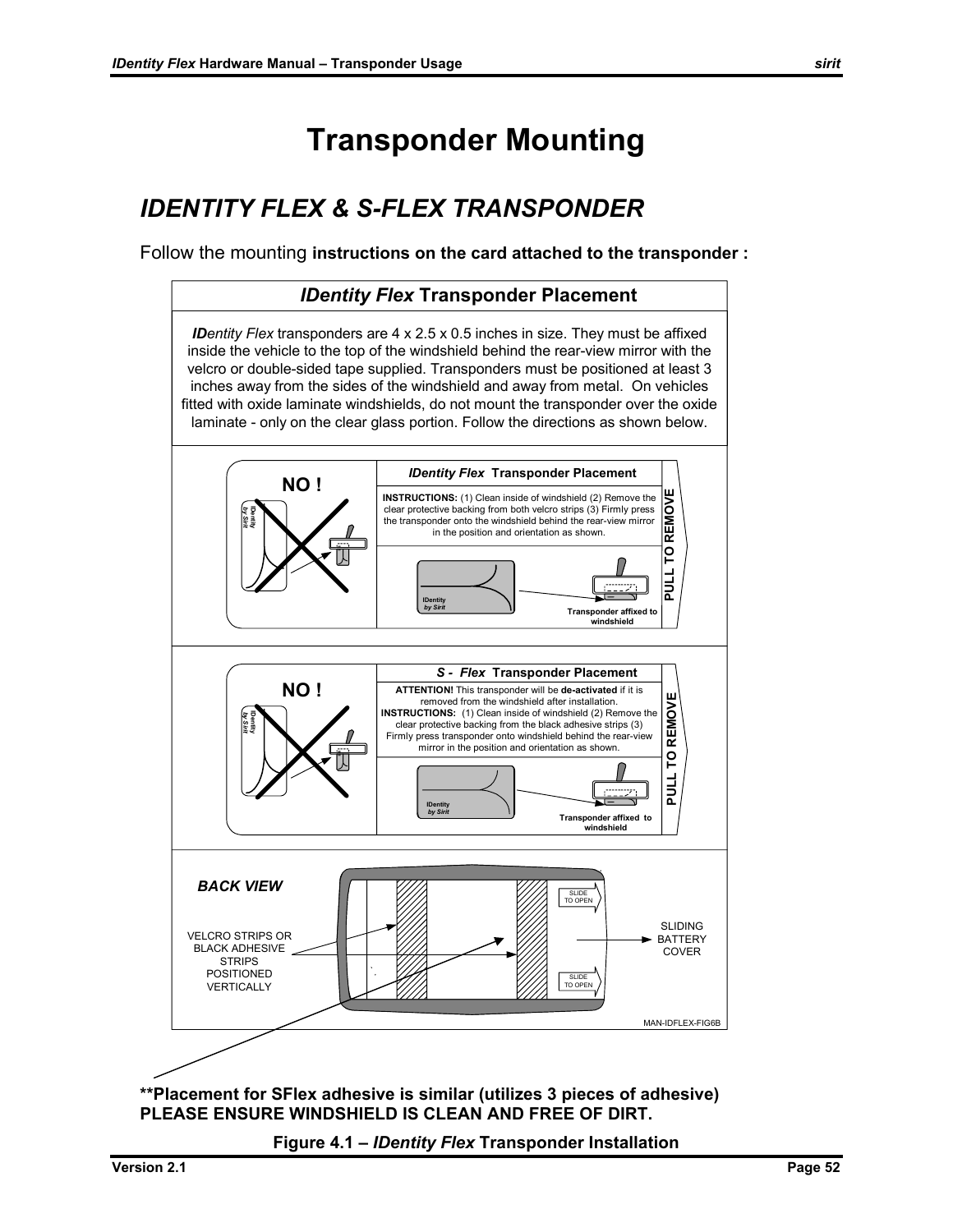#### *EXTERNAL MOUNT TRANSPONDER*

Follow the mounting instructions below for the external mount transponder.



**Figure 4.2 – External Mount Transponder Installation**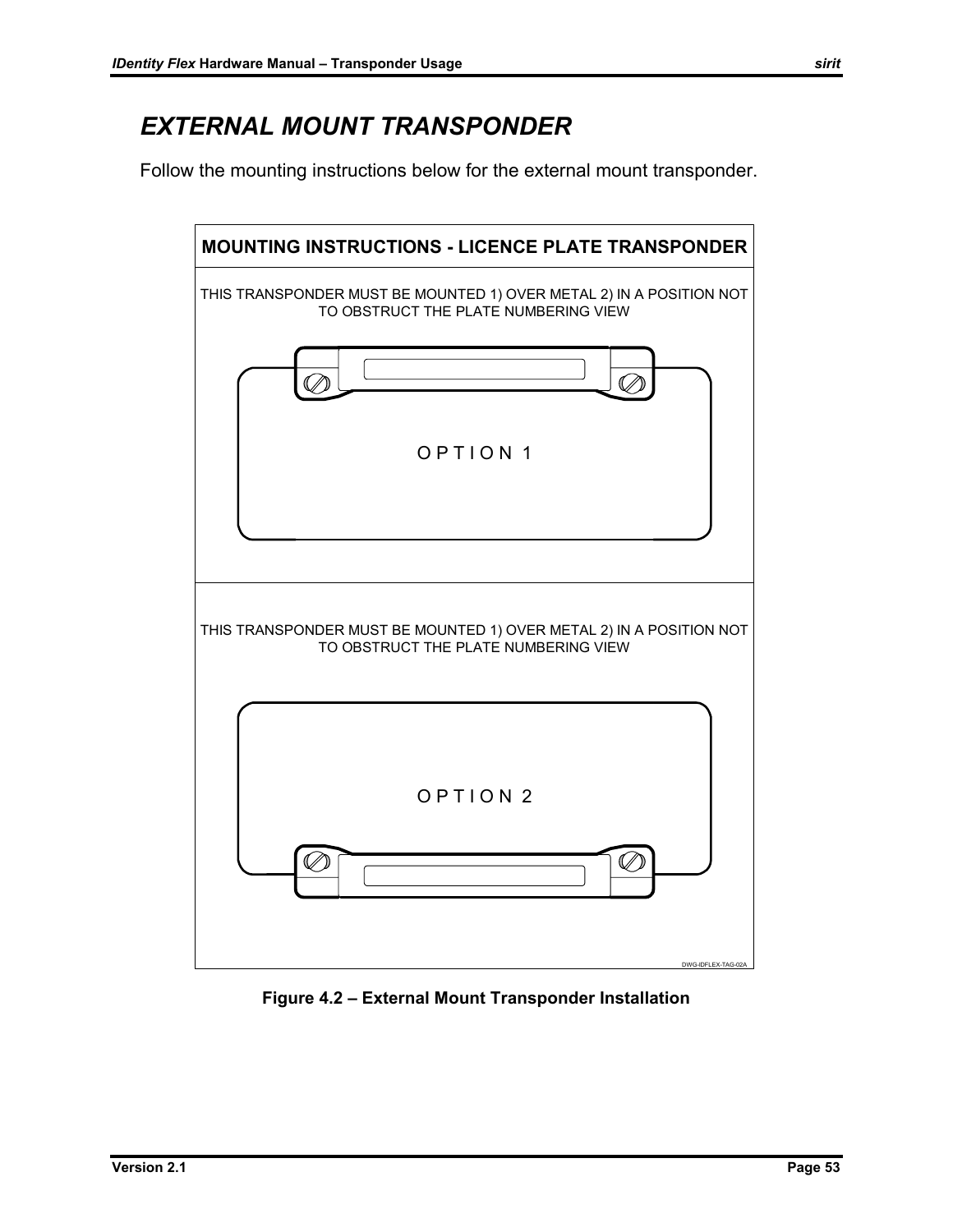#### *IDENTITY TITLE 21 TOLLING APPLICATION TRANSPONDER*

Follow the mounting instructions below for the Title 21 transponder.



**Figure 4.3 – Title 21 Transponder Installation**